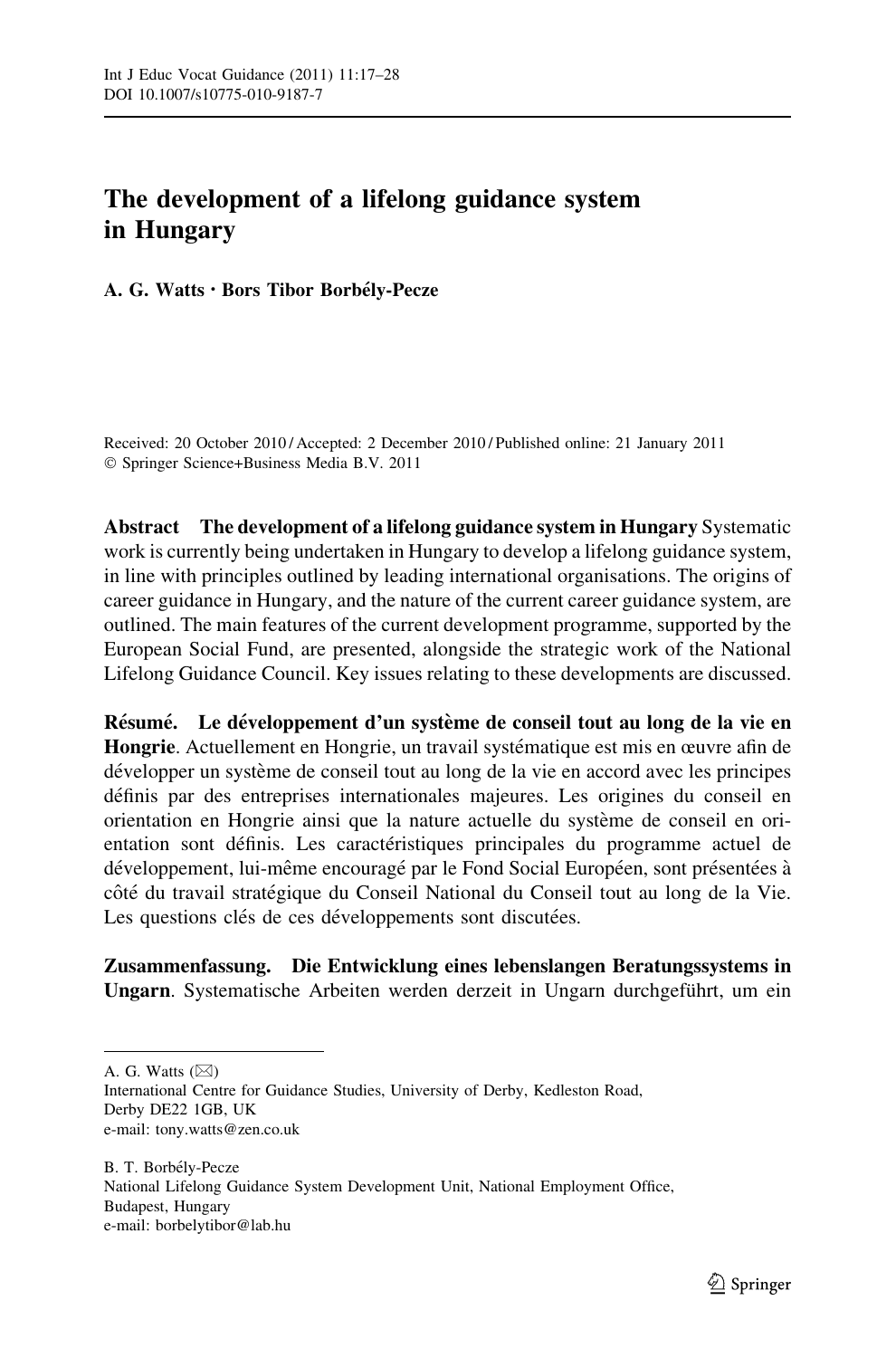lebenslanges Beratungssystem im Einklang mit den von führenden internationalen Organisationen skizziert Grundsätzen zu entwickeln. Die Ursprünge der Berufsberatung in Ungarn und die Art des aktuellen Bildungs-und Berufsberatungssystems werden skizziert. Die wichtigsten Eigenarten des aktuellen Entwicklungsprogramms, unterstützt durch den Europäischen Sozialfonds, werden gemeinsam mit der strategischen Arbeit des National Lifelong Guidance Council [Nationaler Rat für Lebenslange Beratung] präsentiert. Aktuelle Themen im Zusammenhang mit diesen Entwicklungen werden diskutiert.

Resumen. Desarrollo de un Sistema de Orientación a lo largo de vida en Hungría. En Hungría se está llevando a cabo un trabajo sistemático para desarrrollar un sistema de orientacio´n a lo largo de la vida, de acuerdo con los principios establecidos por organismos internacionales. En este articulo se describe el origen de la orientación para la carrera en Hungría, y la naturaleza del sistema actual de orientación. Se presentan las principales características del programa de desarrollo actual, financiado por el Fondo Social Europeo, junto con el trabajo estratégico del Consejo Nacional de Orientación a lo Largo de la Vida. Finalmente se discuten los aspectos clave de estos avances.

Keywords Lifelong guidance · Hungary

The work being done in Hungary to develop a lifelong guidance system, with leadership provided by a national council and with financial support from the European Social Fund, is potentially of wide international interest. It is unusually systematic in nature, with strong efforts being made to draw from international practice. It is being applied within a country which has undergone major political and economic changes in the last 20 years, and in which universal career guidance services have not hitherto been strongly developed.

In many countries, efforts have been made in recent years to develop lifelong guidance systems in support of lifelong learning. A major stimulus to such policy development was provided by the policy review carried out by the Organisation for Economic Co-operation and Development ([2004\)](#page-11-0). This stimulated parallel reviews subsequently carried out by the European Training Foundation (Sultana, [2002\)](#page-11-0) and Cedefop (Sultana, [2004](#page-11-0)) (in both of which Hungary participated) as well as by the World Bank (Watts & Fretwell, [2004\)](#page-11-0) and the European Training Foundation (Sultana & Watts, [2007;](#page-11-0) Sweet, [2006](#page-11-0)), and provided the basis for policy manuals published by OECD and the European Commission ([2004\)](#page-11-0) and by the International Labour Organisation ([2007\)](#page-11-0).

The OECD review identified ten features of lifelong guidance systems:

- (a) Transparency and ease of access over the lifespan, including a capacity to meet the needs of a diverse range of clients;
- (b) Particular attention to key transition points over the lifespan;
- (c) Flexibility and innovation in service delivery, to reflect the differing needs and circumstances of diverse client groups;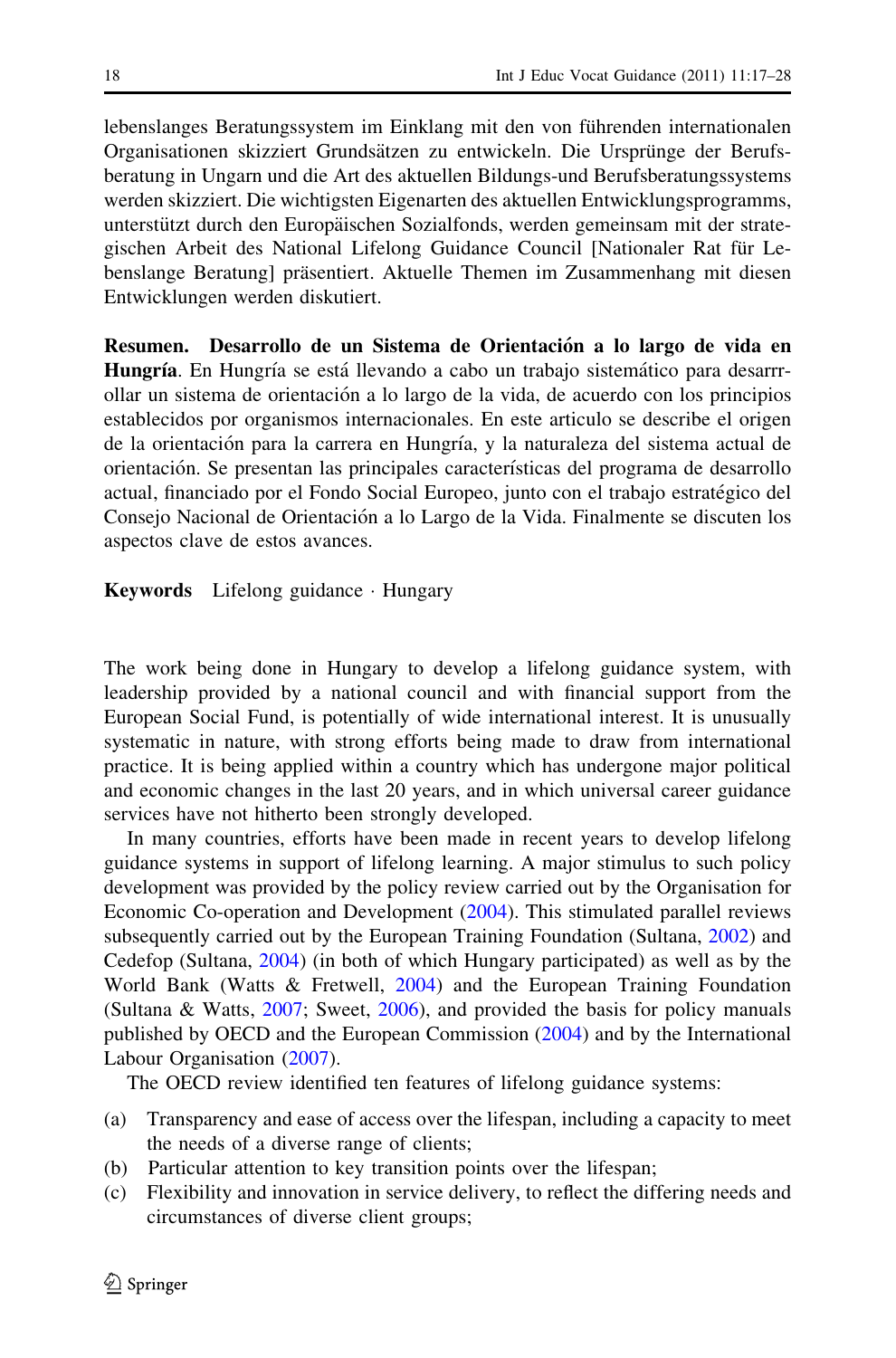- (d) Processes to stimulate regular review and planning;
- (e) Access to individual guidance by appropriately qualified practitioners for those who need such help, at times when they need it;
- (f) Programmes to develop career-management skills;
- (g) Opportunities to investigate and experience learning and work options before choosing them;
- (h) Assured access to service delivery that is independent of the interests of particular institutions or enterprises;
- (i) Access to comprehensive and integrated educational, occupational, and labour market information;
- (j) Involvement of relevant stakeholders.

Subsequently, the Council of the European Union passed two resolutions on the development of lifelong guidance systems. The first of these identified five key areas where, across the EU, reform was needed: the development of lifelong guidance systems; the broadening of access to guidance across the lifespan; the strengthening of quality-assurance mechanisms for guidance services, information and products, especially from a citizen/user perspective; the refocusing of guidance provision to develop citizens' career management skills; and the strengthening of structures for policy and systems development at national and regional levels (Council of the European Union, [2004\)](#page-10-0). The second reinforced many of the key messages of the 2004 resolution, and looked to the European Lifelong Guidance Policy Network—in which Hungary has been an active participant—as the means of strengthening European co-operation in addressing them (Council of the European Union, [2008\)](#page-11-0).

The programme of work undertaken in Hungary represents one of the most systematic efforts in any country to implement the principles outlined by OECD and the European Union. The present article provides a critical review of this programme. It is based on a review undertaken by the first author in May 2010, using a methodology based on that adopted in the OECD and related reviews. This involved a review of key documents in English, and a 1-week study visit in the course of which semi-structured interviews based on key questions were held with relevant policy-makers and with guidance practitioners, trainers, and end-users, including first-hand visits to three career guidance services. All meetings were attended by the second author, who is the Programme Leader of the major development programme funded by the European Social Fund, and author of several of the key documents that provided the basis for the review. The article thus represents both an external and an internal perspective. The views expressed are those of the first author.

# **Origins**

The roots of career guidance in Hungary go back over a century. The first professional publications appeared in the 1890s. Following an initiative launched in 1906, the first Career Guidance and Counselling Institute in Hungary was set up in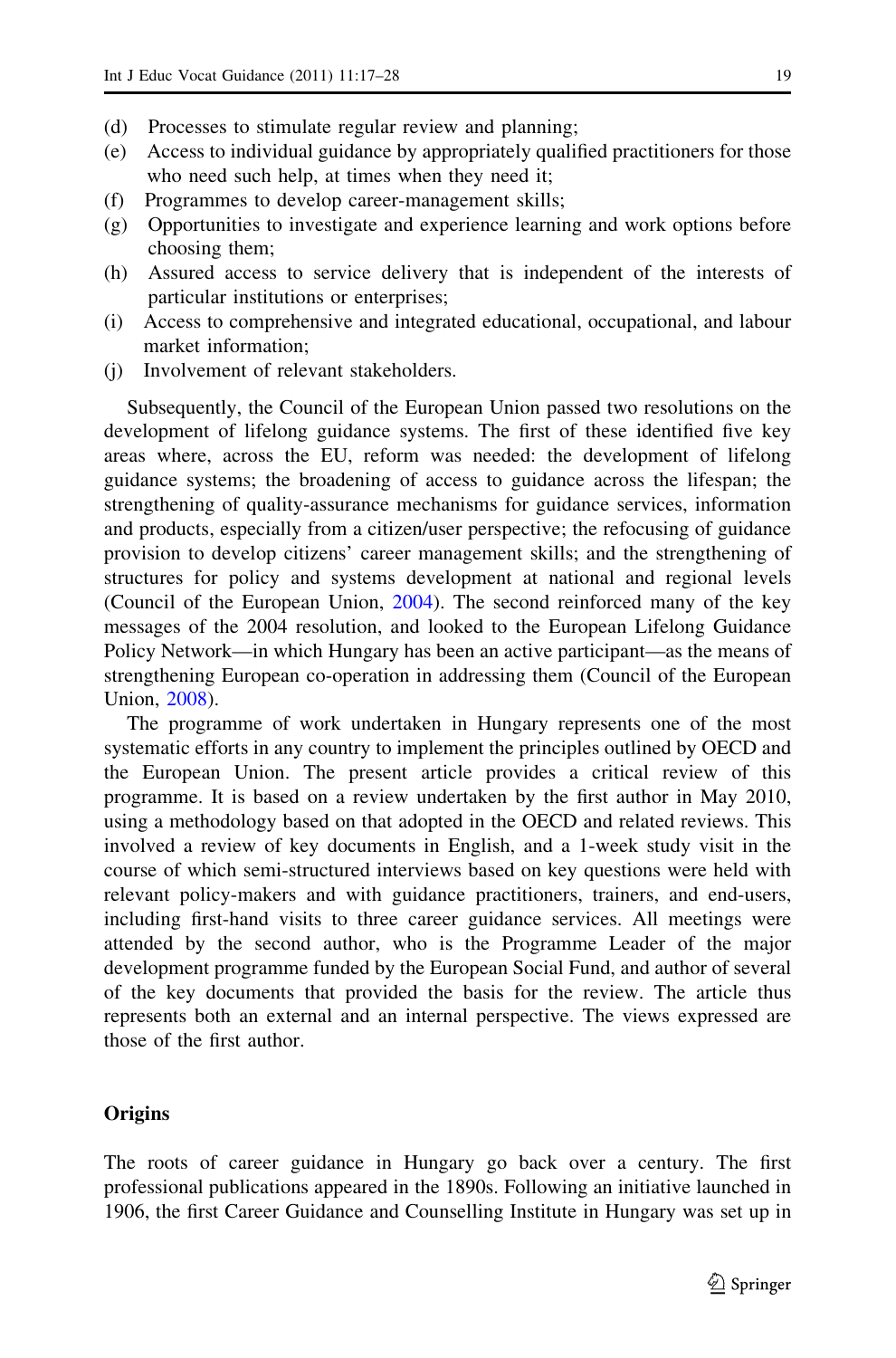Budapest in 1924. But this fell into abeyance. Subsequently, in the post-war period, services remained dormant for many years under the command economy of state socialism (Sipeki, [2005;](#page-11-0) Völgyessy, [1996\)](#page-11-0).

In the late 1960s and early 1970s, however, more relaxed economic and social policies began to be introduced in the era of "Goulash communism" (Bozóki & Simon, [2010](#page-10-0), p. 208). Service delivery was assigned to county orientation institutes, which were concerned mainly with guidance of school pupils. By the early 1980s, around 1,000 people were engaged in career guidance work, of whom around 600 were teachers, economists, sociologists, and psychologists, who had been trained as careers counsellors (Benedek, [2006\)](#page-10-0).

From 1983, the county institutions outside Budapest were merged into the county institutes of pedagogy, which provided service support to schools, under the National Pedagogical Institute (linked to the Ministry of Education). In these institutes, the norm was for one or two specialised staff members to carry out the career guidance functions, which were concerned partly with service delivery and partly with support for school provision. There were strong differences between the counties. By the end of the state-socialist period, in 1989–1990, there was no longer an independent career guidance institutional structure or professional network. The professional career guidance staff now only numbered around 500–600, distributed across a variety of institutions (Györgyi, [2000](#page-11-0)).

With the transition to a market economy, the need to lubricate the labour market and the rise in unemployment led to the establishment of a Public Employment Service  $(AFSZ)$  under the Ministry of Labour in 1991. This service employed some of those who had previously worked as careers counsellors. Subsequent labour legislation identified career guidance as one of the functions of the service. Accordingly, the AFSZ has tended to take the initiative in recent developments by increasingly involving the Ministry of Education and Culture, as well. In May 2010, the Ministry of Labour was merged into the Ministry of National Economy, and education and social issues were integrated into a new Ministry of National Resources.

## The current career guidance system

The current career guidance system in Hungary comprises three main sets of services: in schools, in higher education, and in the public employment service. Within schools, a key role is played by the form teacher, who usually meets students for an hour a week, and is responsible for collecting information about their progress from other teachers. In principle, vocational orientation is part of the National Core Curriculum (NAT) for all types of schools. In the most recent revision (2007), it is subsumed within a range of key competences including learning to learn, social and civic competences, and sense of initiative and entrepreneurship. Between 2004 and 2008, a curriculum-development project was carried out which focused more specifically on ''career building'' (i.e., career skills development) across grades 1–12, with particular attention to grades 7–10. It ran alongside limited piloting of an adaptation of The Real Game from Canada, and viewed career building largely as cross-curricular and extra-curricular provision.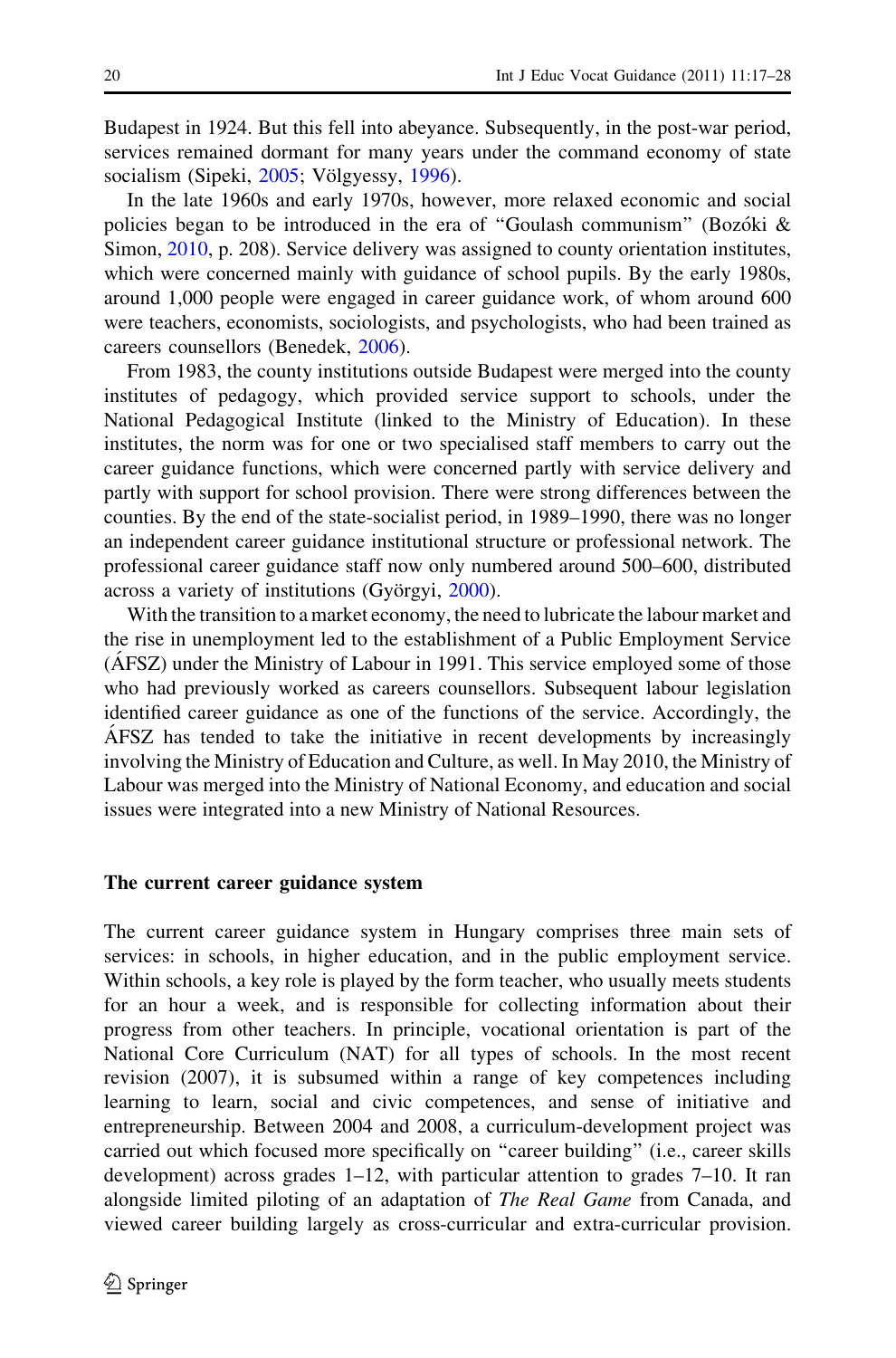Such provision is not, however, strongly evident in the daily life of most schools, in which more formal didactic content-based teaching is the norm.

In principle, support for schools' career guidance provision continues to be available from the institutes of pedagogy. But their current role as prescribed by the Public Education Act of 1993 covers a variety of functions, including therapeutic counselling, special-needs provision, and speech therapy, so educational and vocational guidance often receive only limited attention. Moreover, in many areas, these services have been contracted out by the municipalities in order to reduce costs (the core annual funding level for educational and vocational advice services is equivalent to 8 euros per pupil). As a result, the number of career guidance professionals operating within these services is still commonly limited to one or two people serving a large number of schools.

Within higher education, around half of the institutions have career centres. In most cases these comprise one or two staff members for large numbers of students. Many have close links with students' unions. Much of their work is concerned with educational guidance on learning pathways and credits.

The AFSZ comprises the National Employment Office and a network of Labour Centres. Its core task is to administer unemployment benefits, but it has also been involved in managing a range of active labour market measures, including job clubs, many of which are contracted out to NGOs and private-sector organisations. It also runs job centres, and has increasingly been changing into a service-providing organisation. Under a programme introduced with World Bank support, employment counselling services have been established within the AFSZ, based largely on the German model (see OECD [2002\)](#page-11-0). Employment Information Centres (FIT) have been set up, modelled on the German BIZ system, with its various relevant resources including films and folders on occupations, and web access.

The AFSZ was initially established on a county basis, with 20 county labour centres supported by local branches. Each of the county offices had a FIT centre. The structure has now been regionalised, so that instead of 20 county labour centres, there are 7 regional ones, with 170 local branches. The plan is to locate FIT folders, films, and kiosks, in each of these. Currently, around 100 have open-space centres where such resources can be deployed. Not all of the centres provide employment counselling services: In 2006, there were only 119 employment and career counsellors spread across the branch offices (Benedek, [2006](#page-10-0)). Since the rise in unemployment following the recent economic crisis, some staff members have been withdrawn from the FIT centres to the "front-line" of unemployment registration work.

The AFSZ regional offices are also responsible for organising career fairs across the country. In 2009 these were attended by a total of 117,739 people. Most of these were school pupils, but some were university students and adult job-seekers.

#### The development programme

The Social Renewal Operational Programme (SROP) is part of the New Hungary Development Plan 2007–2013, co-financed by the European Social Fund. The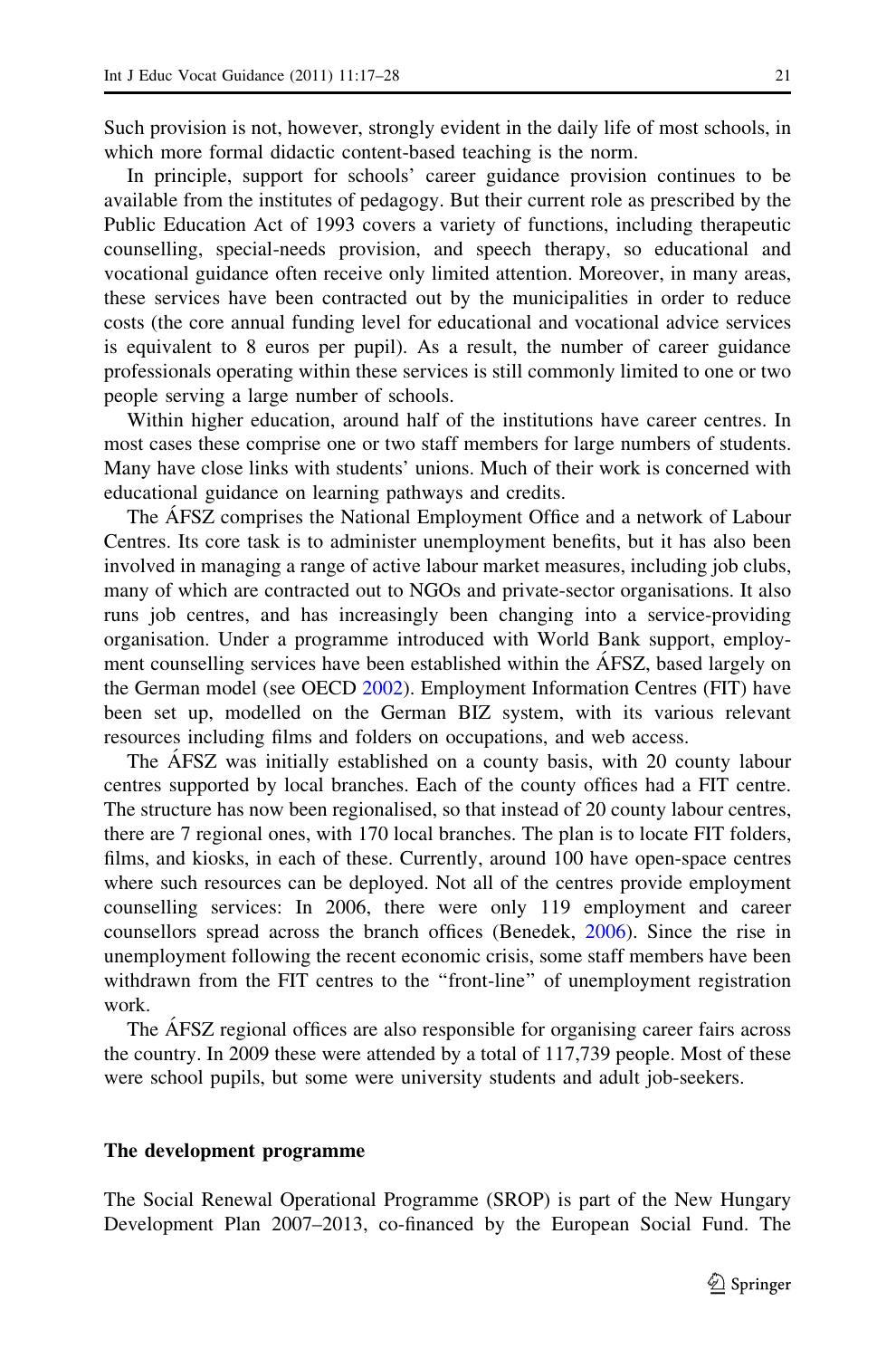overall goal of the SROP is to increase the labour-market activity of the population of working age. Within the SROP, Measure 2.2.2 focuses specifically on lifelong guidance. It is designed to be implemented in three two-year phases. Of the funding, 85% is provided by the European Social Fund, and the remaining 15% by the Hungarian Government. The total funding for the first phase of the SROP 2.2.2 project (2008–2010) comprised 7.3 million euros.

The goal underpinning the project is ''to build a sustainable national crosssectoral guidance network providing services to clients of all ages.'' The core principles are: that lifelong guidance ''is not a luxury service, but a tool to support, and lay the foundations of, social inclusion, a well-functioning labour market, and trainability''; that it ''must be made available to all citizens''; that it ''encompasses support for the entire lifespan''; and that within the new system ''inter-institutional and inter-policy co-ordination involving education, culture, social services and labour market services becomes reality" (Borbély-Pecze et al., [2009](#page-10-0), p. 4). The project comprises four major capacity-building elements.

First, to provide a professional spine for lifelong guidance delivery, a new network has been established within the SROP 2.2.2 project. It comprises 50 professional career counsellors, based in 24 cities and towns. All have initially been appointed for 2 years. In around half of the areas, they are located in the  $\angle$ AFSZ premises; in the rest, in separate premises. The service has its own brand, to distinguish it both from the FIT centres and from the AFSZ services for registered job-seekers. Of the career counsellors' service-delivery time, 70% is devoted to providing individual and group guidance services to a target of 10,000 end-users per year; the remaining 30% to running short courses for teachers, social workers, and others, to train them in basic career guidance skills.

Second, alongside this core network, a further 20 staff members have been appointed for 2 years on a contracted-out basis as cross-policy and cross-institution coordinators. Their task is to work with other providers of guidance services (in employment offices, schools, higher education institutions, social service institutions, NGOs, and the private sector) in order to build their capacity and strengthen links between their different forms of provision at regional and micro-regional levels. The aim is to develop networks of guidance providers within each of the 20 counties, grouped into the 7 regions.

Third, it is recognised that the number of career professionals is at present too limited to support a lifelong guidance system. Accordingly, support is being provided for 83 people to start master's level studies in career guidance, in two universities. This is designed to complement the training programmes for teachers, social workers, and others, provided by the core service. In the longer term, the aim is to build a much larger cadre of lifelong guidance professionals.

Fourth, a new National Career Development Portal is being developed, to include a number of innovative elements. These include an e-portfolio, to be maintained by the individual citizen with password-controlled access: This is designed to enable users to record their qualifications and competencies, and to store self-assessments, plus information on courses and occupations in which they are interested; it is viewed as a basis for self-reflection as well as self-presentation. There will then be an extended range of databases, covering all sectors of education, training and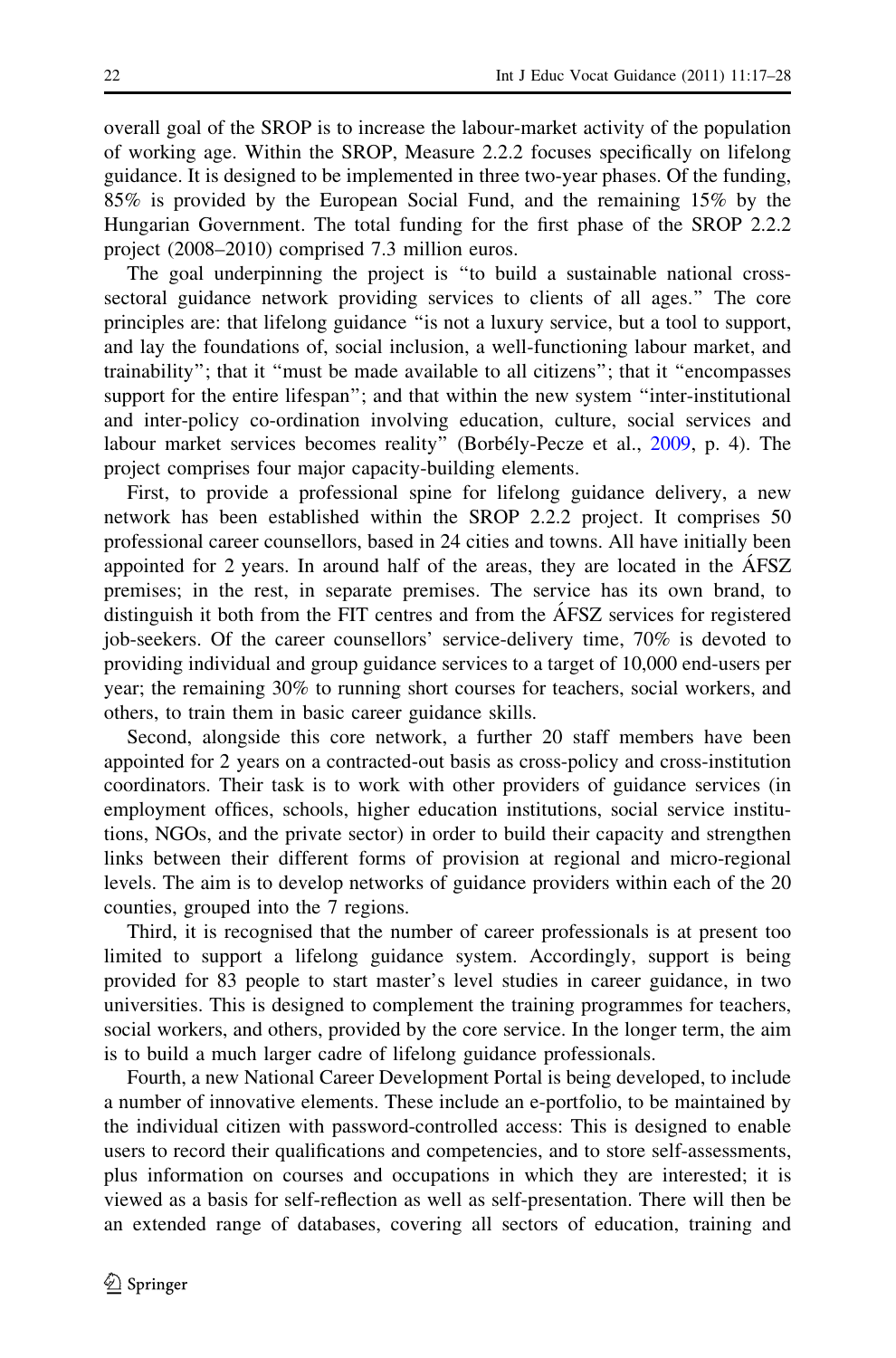employment opportunities, based on establishing—for the first time in this context—close collaboration between a number of public organisations. Alongside this will be a wide range of self-assessment questionnaires (on skills, interests, values, work preferences, and the like). Some 40 short questionnaires are being developed, addressed to different target-groups, to support self-understanding, alongside 8 longer ones designed to be used in future in interrogating the courses and occupations databases. In future phases of the development programme, Web 2.0 technology will be used to facilitate online contacts and discussions, with the possibility of using Second Life to explore occupations.

As part of the new web portal, a Virtual Community of Career Guidance Professionals is being developed, at two levels: trained career guidance professionals (of whom some 500–600 have so far been located through the regional networks, to add to the 50 in the core network); and teachers, social workers, HR professionals, and others (3,000 of whom have been identified to date). The web portal includes a range of professional resources. It also provides a facility for posting professional details (including photographs, services offered, any fees charged, etc.), classified by locality, to enable members of the Virtual Community to contact each other; and also with for a public option for career guidance professionals that makes it possible for end-users to select which one to contact if seeking their services (i.e., acting as an online Yellow Pages).

The web portal is not only a critical arm of service delivery: It also plays an important strategic role in the development of a more integrated lifelong guidance system. It makes the different parts of the system more visible to each other. In addition, it helps to weld the different services within the system by providing a common resource for guidance services to use, including the e-portfolio (subject to the individual permitting them access to it).

## The national lifelong guidance council

Alongside this strategic operational work, a National Lifelong Guidance Council (NPT: Nemzeti Pályaorientációs Tanács) has been established, along the lines of the national councils being established in many other European countries (CEDEFOP [2008\)](#page-10-0). Its 13 members include the key ministries (National Economy, National Resources), other relevant public bodies, the social partners (employers and trade unions) and the Hungarian counselling associations. Its aim is to develop and promote a framework for a lifelong guidance policy. It acts as an advisory group for the SROP 2.2.2 project, and acts as a catalyst for using the resources of this and other operational programmes to support the strategic development of a lifelong guidance system in Hungary.

On professional standards, work has been started by the Council on developing a national competency matrix for guidance practitioners. Building upon a five-level model developed by Wiegersma [\(1978](#page-11-0))—which ranged from information-giving to psychotherapy—it has been proposed that career guidance professionals might be distinguished at three levels: career information provision/advice, provided by adult training counsellors/consultants, practitioners with short-term (30–120 h) career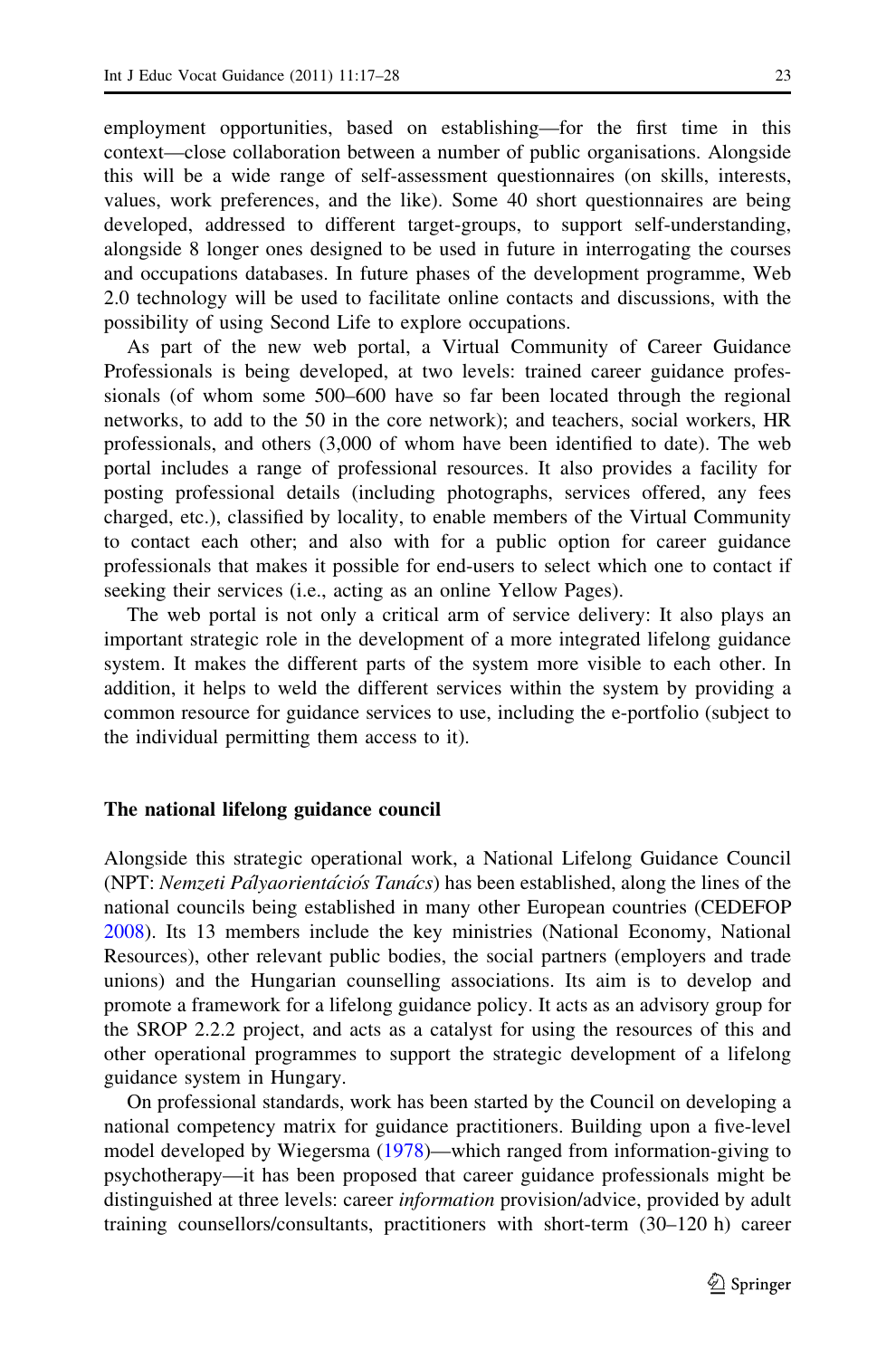guidance training, and teachers without qualifications in career guidance; career guidance, provided by qualified career guidance professionals, and consisting of several individual or group sessions; and career counselling, requiring a postgraduate degree in career counselling available only to psychologists, or in psychology including special attention to career counselling (Borbély-Pecze, [2010\)](#page-10-0). This classification has been used for the mapping exercise carried out as part of building the wider network of lifelong guidance providers. The matrix will need to be linked to ethical and quality standards, the need for which has been recognised by the National Lifelong Guidance Council [\(2008](#page-11-0)).

In addition, work has also been commissioned by the Council in four further strategic areas. The first is the legal regulation of career orientation, where a review of the existing legislation and regulatory frameworks has concluded that they are "fragmented and deficient" (Princzinger, [2009](#page-11-0), p. 5) and has identified options for action. The second is impact and cost-effectiveness, where a paper has been prepared reviewing international research and approaches to relating costs to benefits; a study is being prepared for the next phase of the SROP 2.2.2 project to examine the cost-benefits of services at each of the three levels identified above, with control groups. The third is performance indicators, where a review of international research has identified six key dimensions for outcome measures: selfesteem, coping, career maturity and awareness, life skills, locus of control, and decision-making competence. Finally, on user perceptions, a focus-group study has been conducted and a national customer satisfaction survey is being prepared for all education sub-sectors.

# Issues

Together, these initiatives being undertaken by the SROP 2.2.2 project and the National Council address all 10 features of lifelong guidance systems identified by OECD ([2004\)](#page-11-0). They raise, however, a number of issues. The first relates to the sustainability of the work. This depends heavily upon the extent to which the outputs and impact of the SROP 2.2.2 project are integrated into the ongoing responsibilities of the relevant operational ministries—of National Resources and of National Economy. For accountability purposes, strong walls are established between provision funded by the ESF and provision funded by the Government. This tends to produce a kind of ''mirror'' structure, which is problematic in managing the process of merging innovation into sustainable provision. This emphasises the importance of the NPT, in ensuring that the work of SROP 2.2.2 continues to be viewed strategically, and in acting as a bridge with other strategies within the operational ministries.

A second issue relates to the balance and relationship between the two key aspects of service delivery identified in the 2008 EU Resolution: access and quality. Sampson ([2009\)](#page-11-0) recently noted that these two aspects might at times be in some tension with one another. Sampson argued that extending access is a social-justice issue, and that career practitioners need to remodel their practices and their concepts of quality to take account of the needs not only of clients who come through the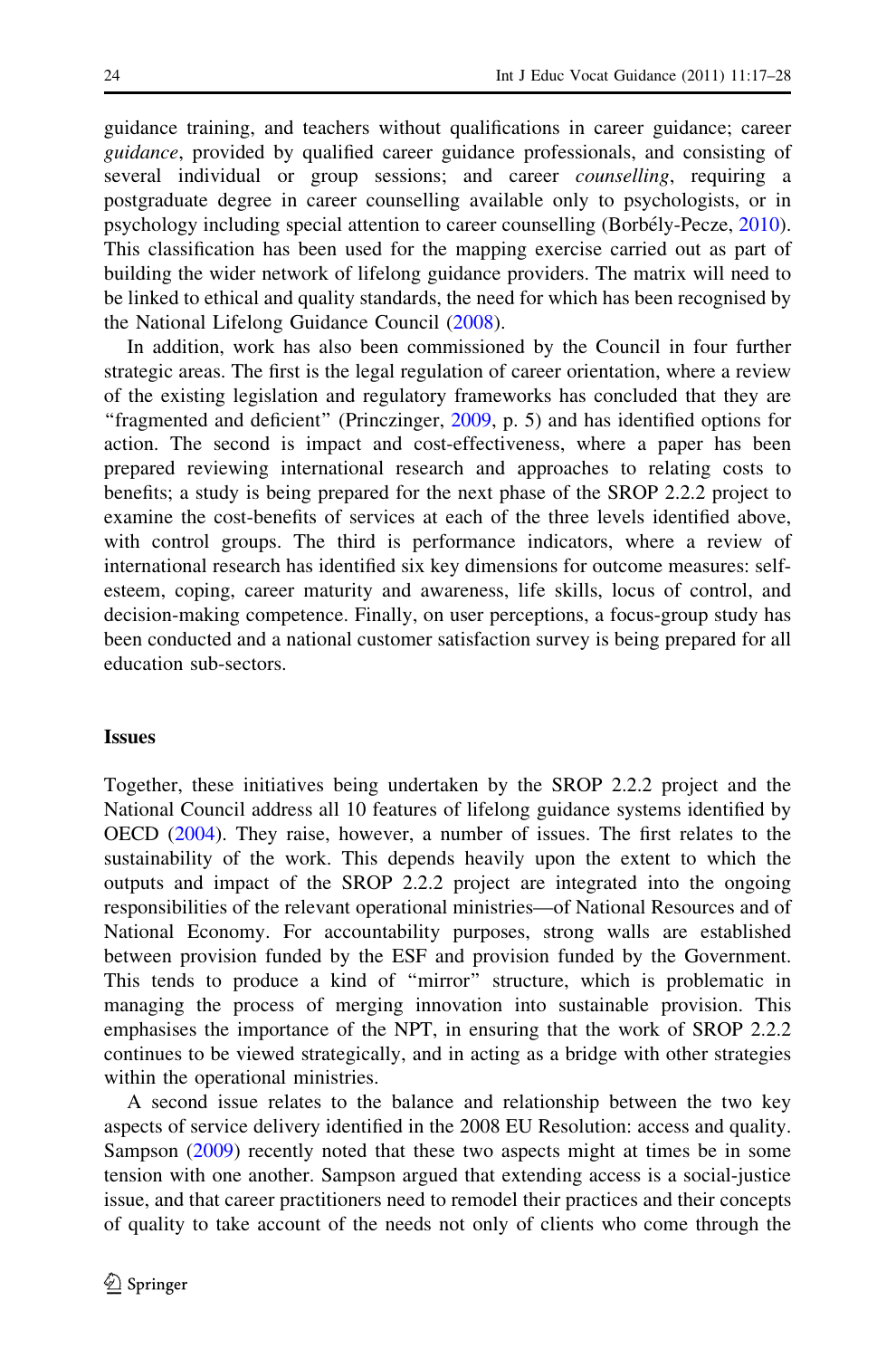door, but of all citizens who need help with career choices, at whatever points through their lives.

The current model of delivery used in Hungary tends to emphasise quality at the expense of access. The work on professional standards is based on a strongly professionalised model, in which career information and advice can be provided by people with limited training, but career guidance can only be provided by qualified career guidance professionals, and career counselling only by those with a postgraduate degree in career counselling, or in psychology including special attention to career counselling. Moreover, the model adopted in the core service under the SROP 2.2.2 project requires all individual and group counselling activities to last at least three sessions.

If Hungary is to develop a lifelong guidance system that is able to support all its citizens, work is needed on scoping the level of service this would require. Use might be made, for example, of an adaptation of the customer segmentation model developed in Scotland (see Watts, [2005\)](#page-11-0). This defined the number of potential customers in each of a number of categories according to their life-stage and other attributes, and then defined the level of service appropriate for each of these categories. It also used a distinction between self-help, assisted, and in-depth help, drawn from the differentiated service-delivery model developed at Florida State University (Sampson, [2008\)](#page-11-0). The latter model is designed to support a resourcebased approach, in which centres are built as open resource areas, with users able to use the resources with a variety of levels of staff support. If the core network set up within the ÁFSZ were co-located with the FIT centres, it would be possible to move towards such a model. If these services were also co-located with the co-ordinators of the wider regional networks, these would provide hubs for those networks, which might be able to influence the nature of service provision in other sectors.

This relates closely to a third key issue, which is whether the core network being established within the SROP 2.2.2 project could be the prototype for a sustainable lifelong guidance service within the AFSZ, that could provide a professional spine to support sector-based guidance services. One of the key features of the SROP 2.2.2 project is that it is "sector blind" (Borbély-Pecze,  $2010$ , p. 19). Many aspects of the infrastructure it is developing could be maintained within a diffused model, with the NPT and the web portal acting as integrative influences. But reviews of the existing all-age services in New Zealand, Scotland, and Wales, have demonstrated the strengths of such an all-age central service structure for supporting lifelong guidance systems (Watts, [2010\)](#page-11-0).

A related issue is whether there is to be stronger standardisation of the models of delivery to be adopted in schools, with clearer specification of the roles of career specialists inside and/or outside the school, as well as of form teachers and subject teachers; or whether schools are to be permitted to determine their own arrangements on these matters. Linked to this are the relative merits of locating career specialists inside the school (where they will be more accessible and closer to the curriculum) and/or outside it (where they will be more impartial and closer to the labour market).

A fourth set of issues relate to future funding models. This includes whether the 1.5% training levy on employers might be used as a source of funding for adult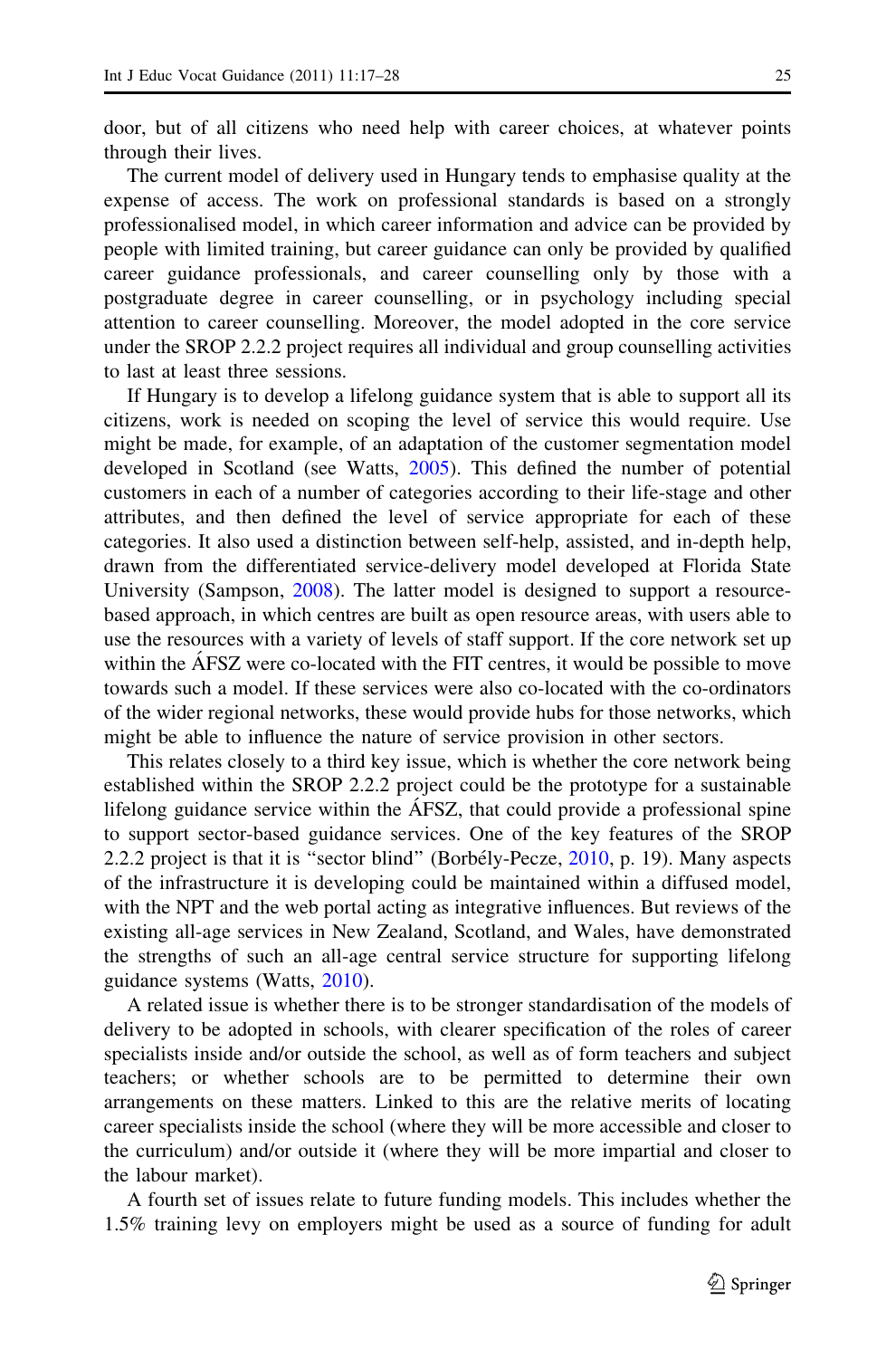guidance services, and the role of services paid for by employers or individuals. On the latter, the approach adopted within the Virtual Community of Career Guidance Professionals—of including private-sector practitioners, and of making it possible for such professionals to promote themselves publicly—could in principle be a means of pump-priming a market in career guidance provision, and exploring the potential for such a market. In this context, it is important to note that the OECD report on career guidance indicated that while there is a public interest in the provision of career guidance, this does not necessarily mean that all such provision should be publicly funded. Some of the provision might be on a market basis, paid for by individuals and/or their employers. The roles of government might accordingly include stimulating the market, and quality-assuring it (both to protect the public interest and to build consumer confidence), as well as compensating for market failure by addressing needs which the market cannot meet where this is viewed as being in the public interest (OECD, [2004](#page-11-0), p. 121). The Virtual Community provides an internationally significant initiative, which can be viewed as both stimulating and quality-assuring this market. It is interesting to note that it does so on the basis of quality-assuring the individual practitioner rather than (as, for example, with the Matrix standards in the UK) the service in which they work.

A fifth set of issues relates to the web portal. A critically important issue is the level of integration to be established within the portal. The databases have been developed by different public authorities, and the responsibility for updating them will continue to lie with these authorities. But from the user's point-of-view, many of the critical questions relate to cross-paths across these databases: showing progression possibilities between courses, and which courses lead to which occupations. Strong integration requires maximising these cross-paths; weak integration involves minimising them. Moreover, if the self-assessments are to be used to interrogate the databases, on either a separate or additive basis, this requires additional data, plus agreement on the matching algorithms that are to be used. The principle can be broadening, to aid exploration and flexibility, or narrowing, to support decision-making. All these require agreement on the underlying principles, and on how the additional data required are to be collected and maintained.

Further important issues in relation to the web-based services are the extent of references within the web portal to the possibility of contacting a counsellor (which again could be maximised or minimised); and whether such contacts should be made with individual career counsellors through the Virtual Community, or to a call centre where in principle resources can be managed more efficiently. At present, calls and online chat requests are to named individuals who indicate that they are available; e-mails can be sent either to named individuals or to the service as a whole. An important question, which Hungarian experience could help to illuminate, is whether this model or the call centre model is more cost effective, in terms of counsellor time, of user time, and of the quality of the interaction (cf. Watts  $&$  Dent, [2006](#page-11-0)).

The e-portfolio potentially provides a concrete way of placing the learner at the centre of a lifelong guidance system, housed within a portal which provides a range of resources for him/her, plus access to career guidance professionals for those who wish to use their services. If pupils could be introduced to the e-portfolio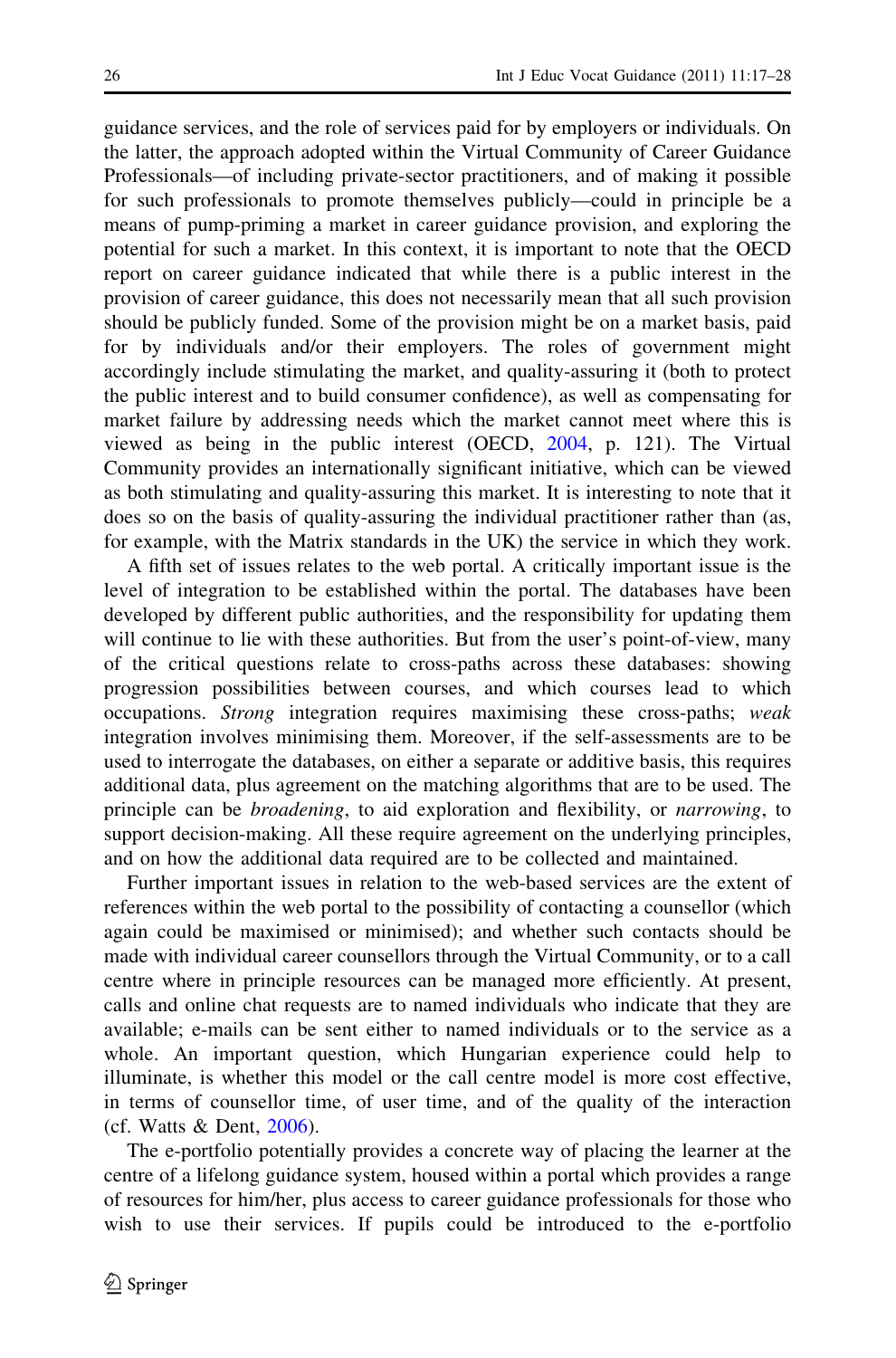<span id="page-10-0"></span>systematically in schools, this would establish it in this role, as well as substantially increasing its levels of usage. It might be useful in this respect to examine practice in Wales, where Careers Wales Online (CWOL) has been established not only as the key guidance tool in relation to the pathways, but also as the key administrative tool for timetabling purposes. This means that all young people are likely in future to be using CWOL continuously between the ages of 14 and 19. Since their e-portfolio is housed there, potentially as the basis for sustaining their curriculum vitae, and including the individual's personal bank of relevant information resources, there is a chance that they will continue to use it post-graduation. In which case, it could genuinely become the basis for their lifelong career development, with their e-portfolio surrounded by other resources that they can access for support (e.g., Watts, [2009](#page-11-0)).

A final issue relates to marketing. At present, little effort has been made to market the services available, except through networking activities. This is largely because of concerns about the limited resources available to meet the demand that might be induced. The focus-group research conducted with users could however be built upon to provide a basis for developing a marketing strategy. International evidence demonstrates the impact of marketing in stimulating consumer awareness and demand (Watts  $&$  Dent, [2008](#page-11-0)). This would seem important if Hungary is to meet the injunction in the 2004 EU Resolution that lifelong guidance services ''need to be viewed as an active tool, and individuals should be positively encouraged to use them'' (Council of the European Union, 2004, p. 6).

Many of the issues identified here are relevant not only to Hungary but to other countries attempting to develop more robust lifelong guidance systems. If the relevant organisations are able to address them effectively in the next phase of the development programme, this could make the developments in Hungary even more significant internationally.

### References

- Benedek, A. (2006, April). Career guidance and counselling in Hungary. Paper prepared for Third International Symposium on Career Development and Public Policy, Sydney, Australia.
- Borbély-Pecze, T. B. (2010). The widening of the role, contents and range of practitioners of career guidance and options for its development within education. PhD thesis, Faculty of Pedagogy and Psychology, Eötvös Loránd University, Budapest, Hungary.
- Borbély-Pecze, T. B., Ilok, M., Kovács, T., Punczman, M., Raposa, B., & Répáczki, R. (2009). You always have a choice: Content and methodology development of the career guidance system of Hungary: Unified guidelines for guidance practitioners. Budapest, Hungary: National Employment and Social Office.
- Bozóki, A., & Simon, E. (2010). Hungary since 1989. In S. P. Ramet (Ed.), Central and southeast European politics since 1989. Cambridge, UK: Cambridge University Press.
- Centre Européen pour le Développement de la Formation Professionnelle (CEDEFOP: European Centre for the Development of Vocational Training). (2008). Coming together: Establishing and developing national lifelong guidance policy forums. Luxembourg, Luxembourg: Office for Official Publications of the European Communities.
- Council of the European Union. (2004). Strengthening policies, systems and practices on guidance throughout life. Resolution 9286/04 EDUC 109 SOC 234, 18 May.